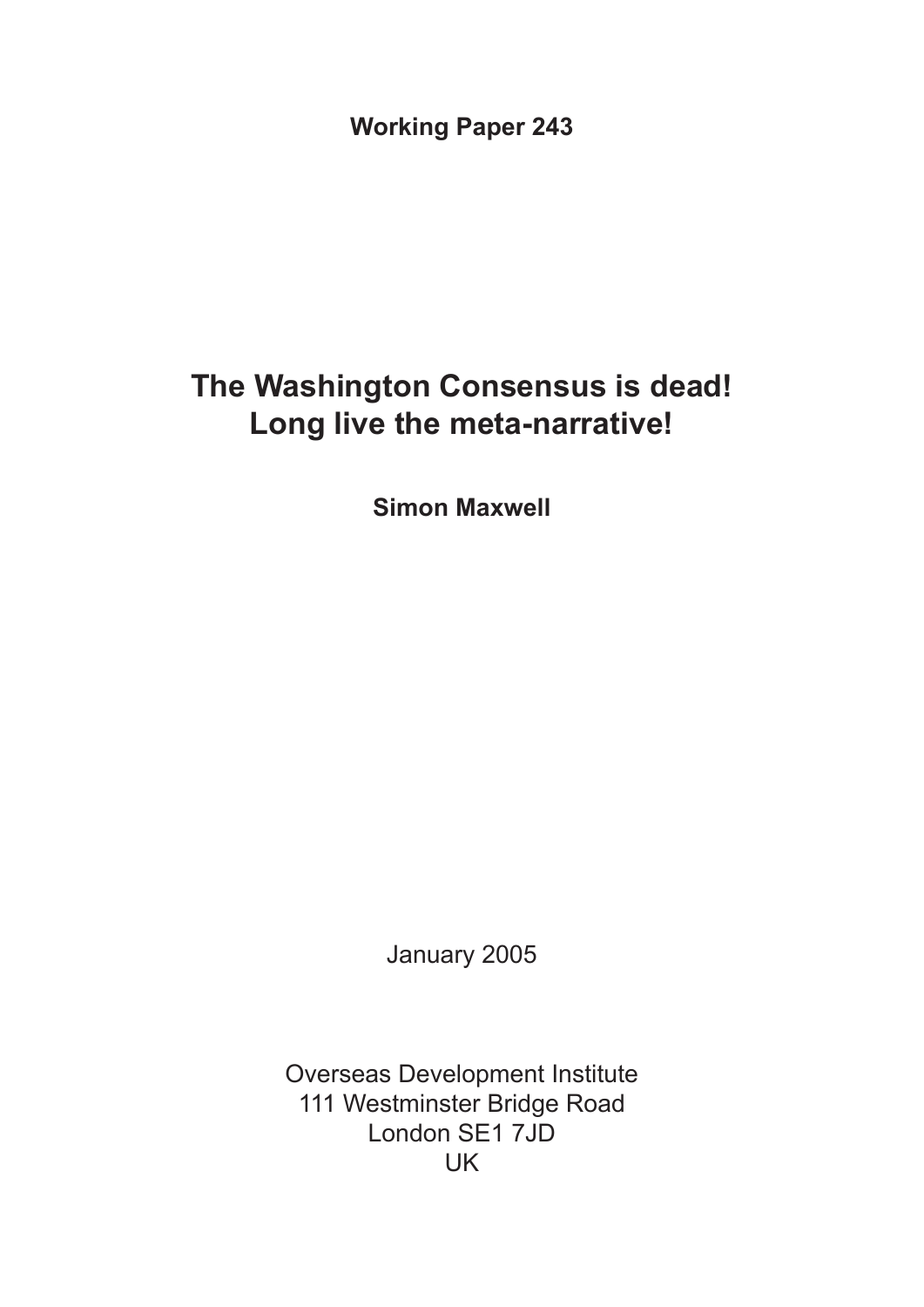ISBN 0 85003 740 9

© Overseas Development Institute 2005

All rights reserved. No part of this publication may be reproduced, stored in a retrieval system, or transmitted in any form or by any means, electronic, mechanical, photocopying, recording or otherwise, without the prior written permission of the publishers.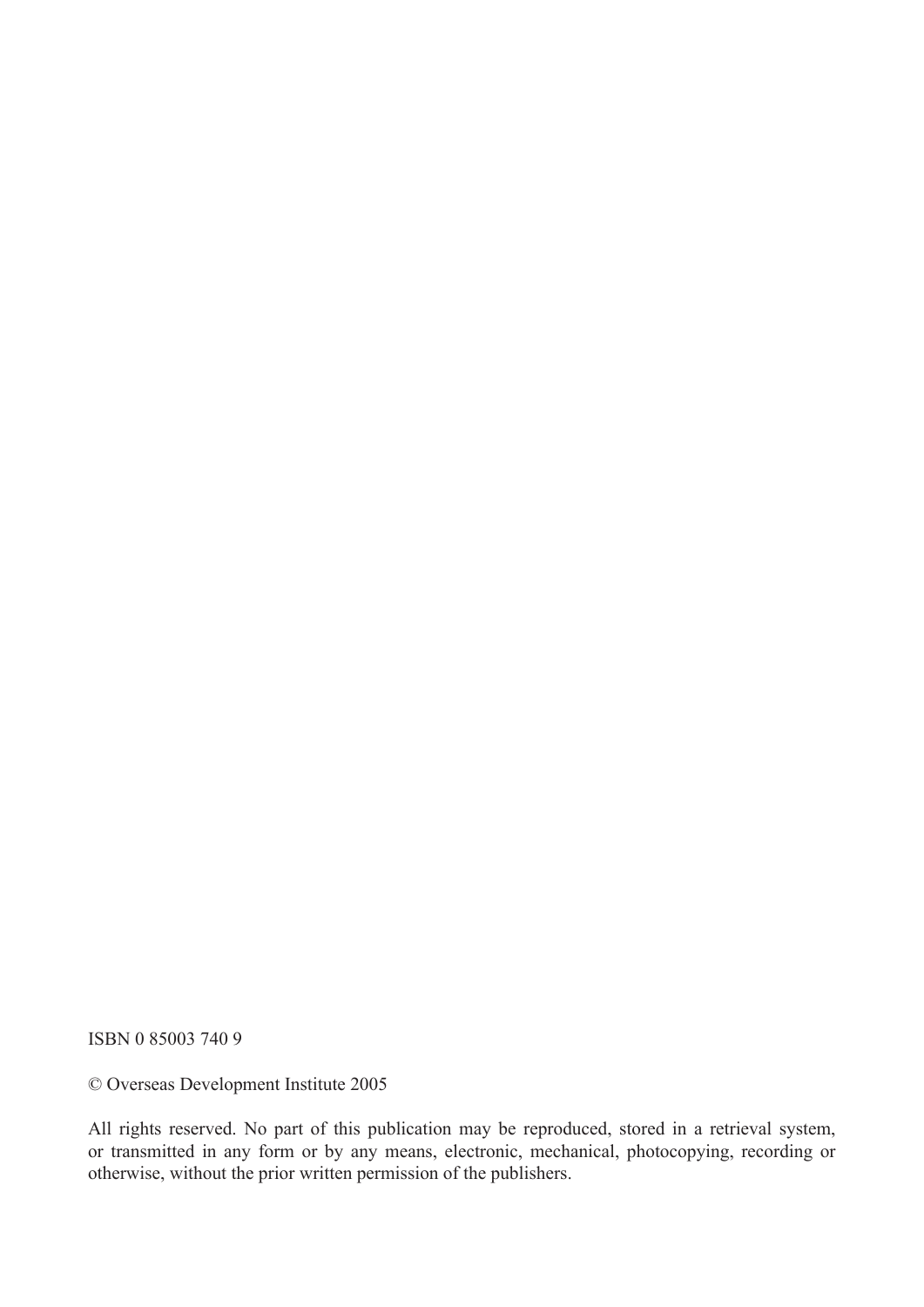# **Contents**

| <b>Summary</b> |                                                       | v |
|----------------|-------------------------------------------------------|---|
| 1.             | From the Washington Consensus to a new meta-narrative |   |
| 2.             | Can the meta-narrative be improved?                   | 3 |
| 3.             | Implications for policy and research                  | 8 |

#### **Boxes**

| <b>Appendix: The Washington Consensus</b> | 9              |
|-------------------------------------------|----------------|
| Box 3. The meta-narrative (revised)       | 6              |
| Box 2. What are the problems?             | $\overline{4}$ |
| Box 1. The meta-narrative (actual)        | 2              |

| Bibliography |  |
|--------------|--|
|              |  |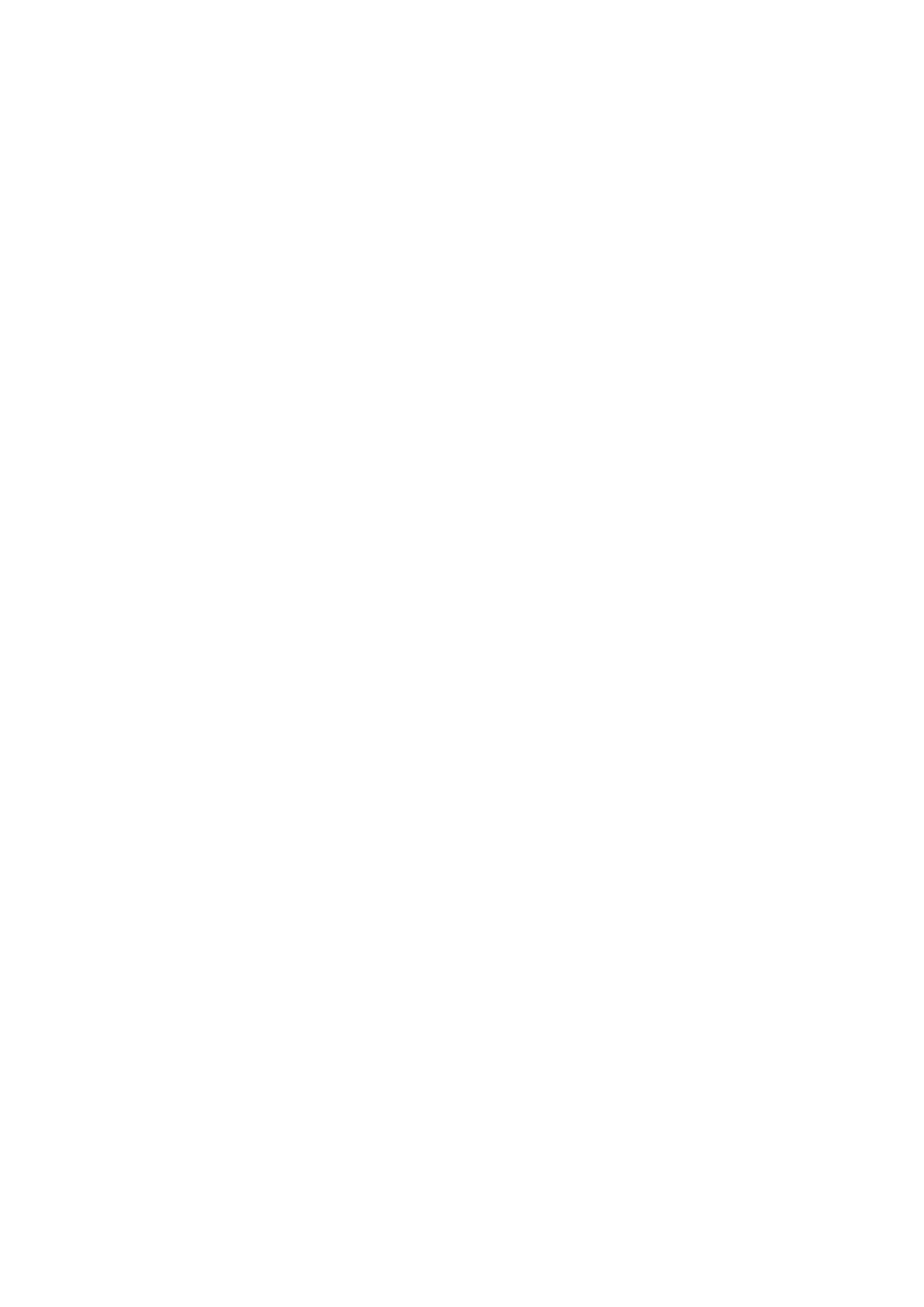### **Summary**

The Washington Consensus has been replaced by a new and improved orthodoxy, called here the 'meta-narrative'. It emphasises the Millennium Development Goals (MDGs) as an over-arching framework, and lays out the link between the MDGs, nationally owned poverty reduction strategies, macro-economic policy (including trade), effective public expenditure management, and harmonised aid in support of good governance and good policies. It also recognises the concern for security and poorly performing countries, as well as the international trade and finance agenda. The current meta-narrative can be improved, by paying more attention to rights, equity and social justice, to the problems of 'infant economies', and to issues of aid policy and aid architecture. There are implications for policy and for research.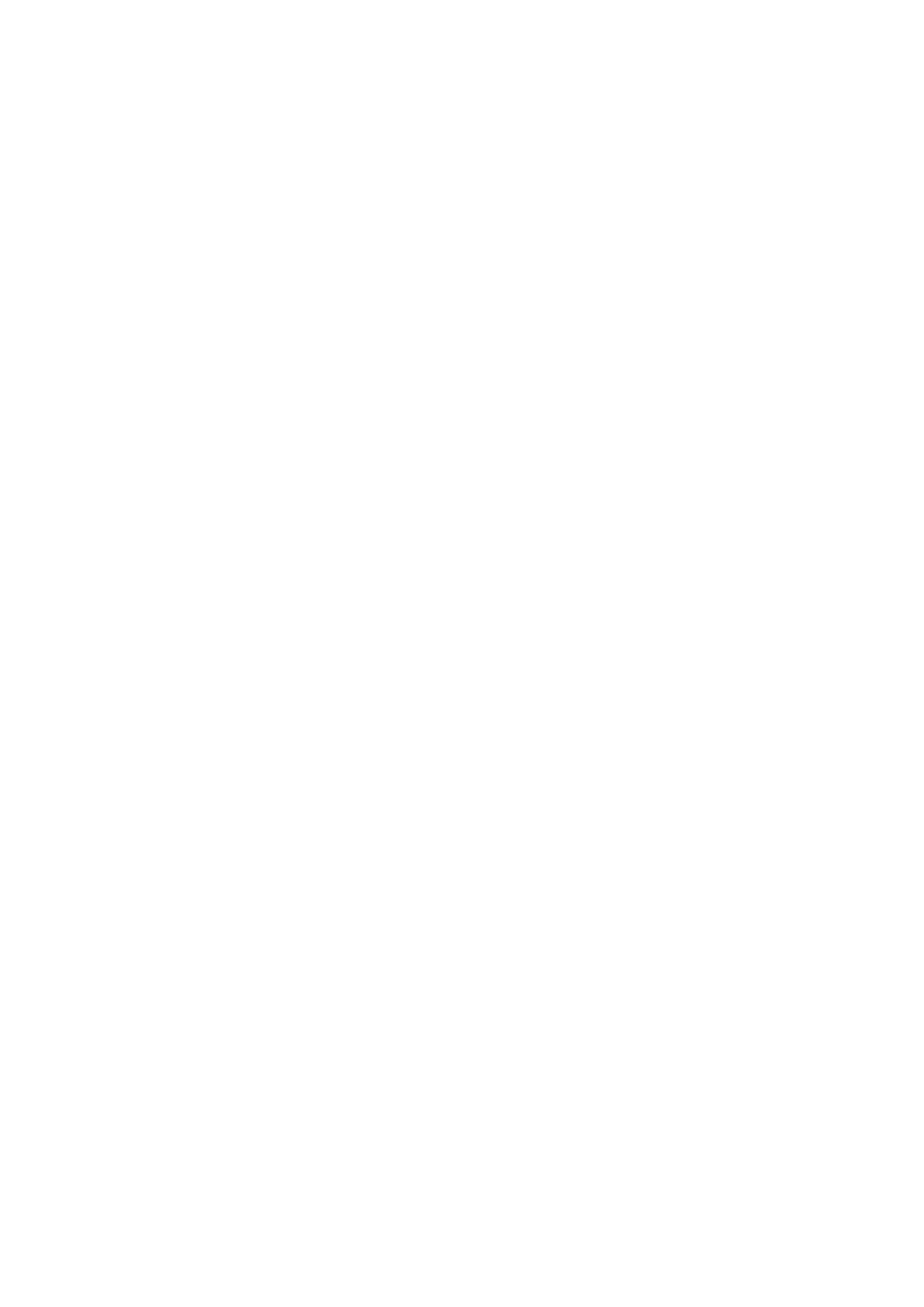# **1. From the Washington Consensus to a new meta-narrative**

On 25 May 2004, in Shanghai, James Wolfensohn, President of the World Bank, observed that 'the Washington Consensus has been dead for years. It has been replaced by all sorts of other consensuses'.<sup>1</sup> The best-known of these is the post-Washington Consensus, copyright Joe Stiglitz,<sup>2</sup> but that, too is, not dead, but incomplete. Here, then, is an alternative: the meta-narrative. The first rule of the metanarrative should probably be that development is particular and path-dependent, and that we should beware of meta-narratives.<sup>3</sup> Nevertheless, there are some general themes in the current conventional wisdom that cut across the range and variety of development experience.

The original formulation of the Washington Consensus, propounded in 1990 by John Williamson, was largely concerned with macro-economics and financial management. Williamson's 1994 version is reproduced in Appendix 1. His ten points cover topics like fiscal and monetary policy, the exchange rate, trade, and the regulatory framework. They do not touch on aid issues or on developed country policy. In his original critiques, delivered in two lectures in 1998, Stiglitz expanded the coverage to include the quality of institutions underpinning markets, and also voice and partnership in the governance of states. He was also concerned with the interface between national economies and the international environment. In his 2002 book, Globalization and its Discontents, he developed these themes, adding the importance of safety nets to the list of topics, cautioning countries against a policy of 'beggar thyself' (ibid:106ff) and stressing the inter-connectedness of policies:

'trade liberalisation accompanied by high interest rates is an almost certain recipe for job destruction and unemployment creation . . . Financial market liberalisation unaccompanied by an appropriate regulatory structure is an almost certain recipe for economic instability – and may well lead to higher, not lower interest rates, making it harder for poor farmers to buy the seeds and fertiliser that can raise them above subsistence. Privatisation, unaccompanied by competition policies and oversight to ensure that monopoly powers are not abused, can lead to higher, not lower, prices for consumers. Fiscal austerity, pursued blindly, in the wrong circumstances, can lead to high unemployment and a shredding of the social contract.' (ibid:84)

The current meta-narrative takes this enlargement of the agenda several steps further. In so doing, it inevitably expands Williamson's ten bullet points: to as many as twenty in Box 1. These points are taken from the current discourse in international development.<sup>4</sup> They emphasise the Millennium Development Goals as an over-arching framework, and lay out the link between the MDGs, nationally owned poverty reduction strategies, macro-economic policy (including trade), effective public expenditure management, and harmonised aid in support of good governance and good policies. However, they also recognise the concern for security and poorly performing countries, as well as the international trade and finance agenda.

<sup>1.</sup> http://web.worldbank.org/WBSITE/EXTERNAL/EXTABOUTUS/ORGANIZATIONAL/0,,contentMDK: :20206669~menuPK:232083~pagePK:159837~piPK:159808~theSitePK:227585,00.html

<sup>2.</sup> Stiglitz (1998a, 1998b and 2002)

<sup>3.</sup> North and Thomas (1973), North (1991); on the danger of meta-narratives more generally, see Harvey (1989):45; Rosenau (1992):6

<sup>4.</sup> See especially OECD (1996), UNDP (1997), World Bank (1998, 2000); Foster (2000), DAC (2001); DFID (1997, 2000); Christiansen (2003). Also references in Wood 2004, especially (on institutions) Rodrik et al (2002), Easterly and Levine (2002).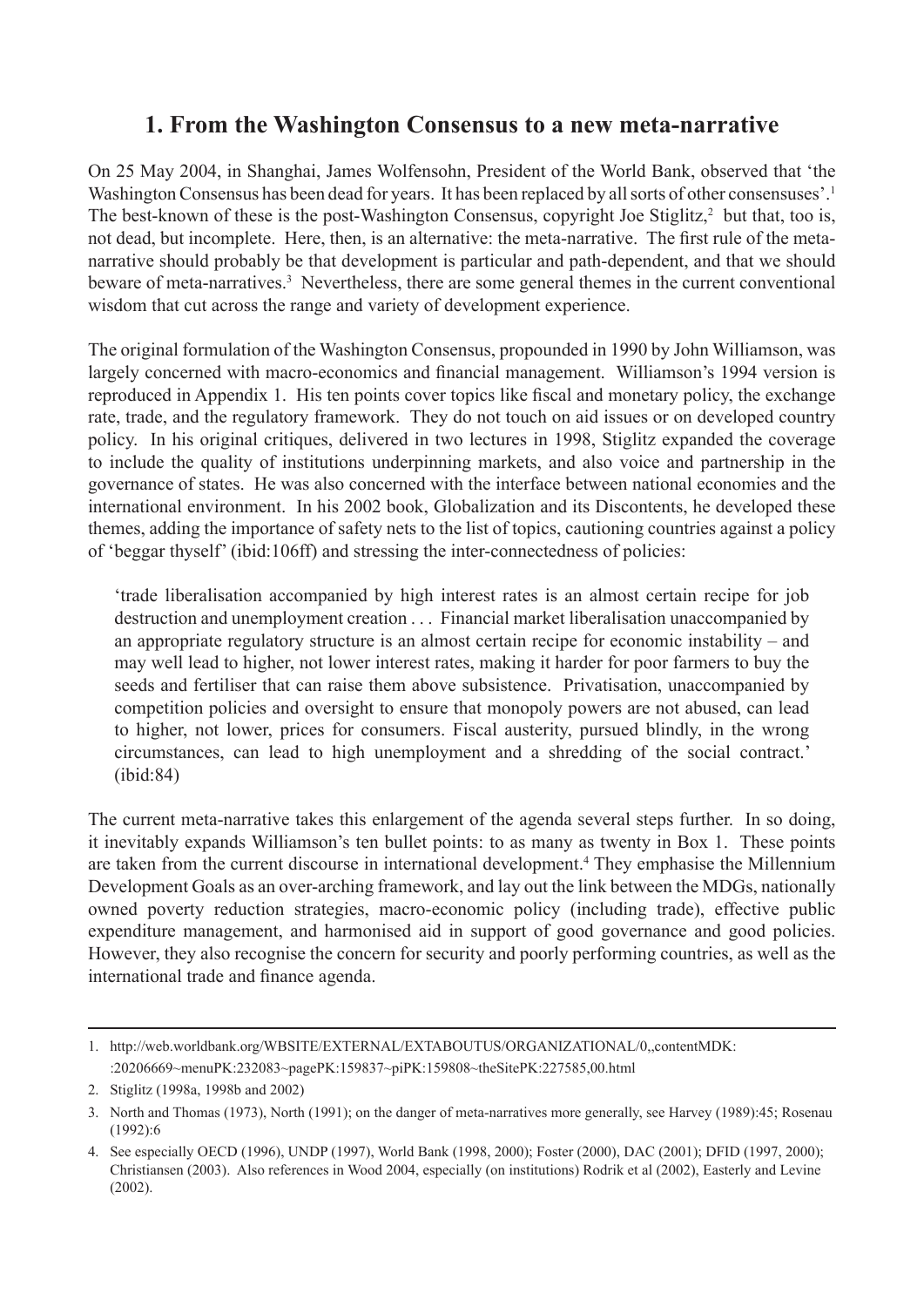#### **Box 1: The meta-narrative (actual)**

- The Millennium Development Goals provide the framework for thinking and action on international development.
- But security aspects are also important and there is special concern with poorly performing and failed and failing states.
- The key MDG is to reduce poverty by half by 2015. 'Poverty' has many aspects but is most easily measured by income, using the dollar a day measure.
- Growth is the most important and maybe the easiest driver of poverty reduction.
- Improving health and education helps meet the MDGs, but also boosts growth and poverty reduction.
- Trade is an engine of growth and poverty reduction: economies need to be open.
- In general, too, market economies deliver faster growth and poverty reduction.
- Infrastructure for productive sectors, water, health and education are the priorities for public expenditure.
- Public monies are most likely to be corruption free and well-spent when public institutions are resultsdriven, accountable and decentralised.
- PRSPs provide a way to focus both poverty policy and participation.
- Good government and good policies are necessary conditions for both growth and successful use of development aid.
- For countries which do not qualify, humanitarian assistance will be best, backed up with security interventions in the case of the worst performers.
- More aid is certainly justified at least to double present levels.
- Some of this should be spent on debt relief.
- Global Funds and other special instruments help to leverage additional aid.
- And also focus aid on critical problems like famine, HIV/AIDS, or education for all
- But in general, additional aid is best delivered through the multilateral system, especially the World Bank
- And wherever possible should support national budgets rather than individual projects
- Subject to the condition that countries continue to use it well
- Meanwhile, rich countries need to reduce subsidies and provide better trade access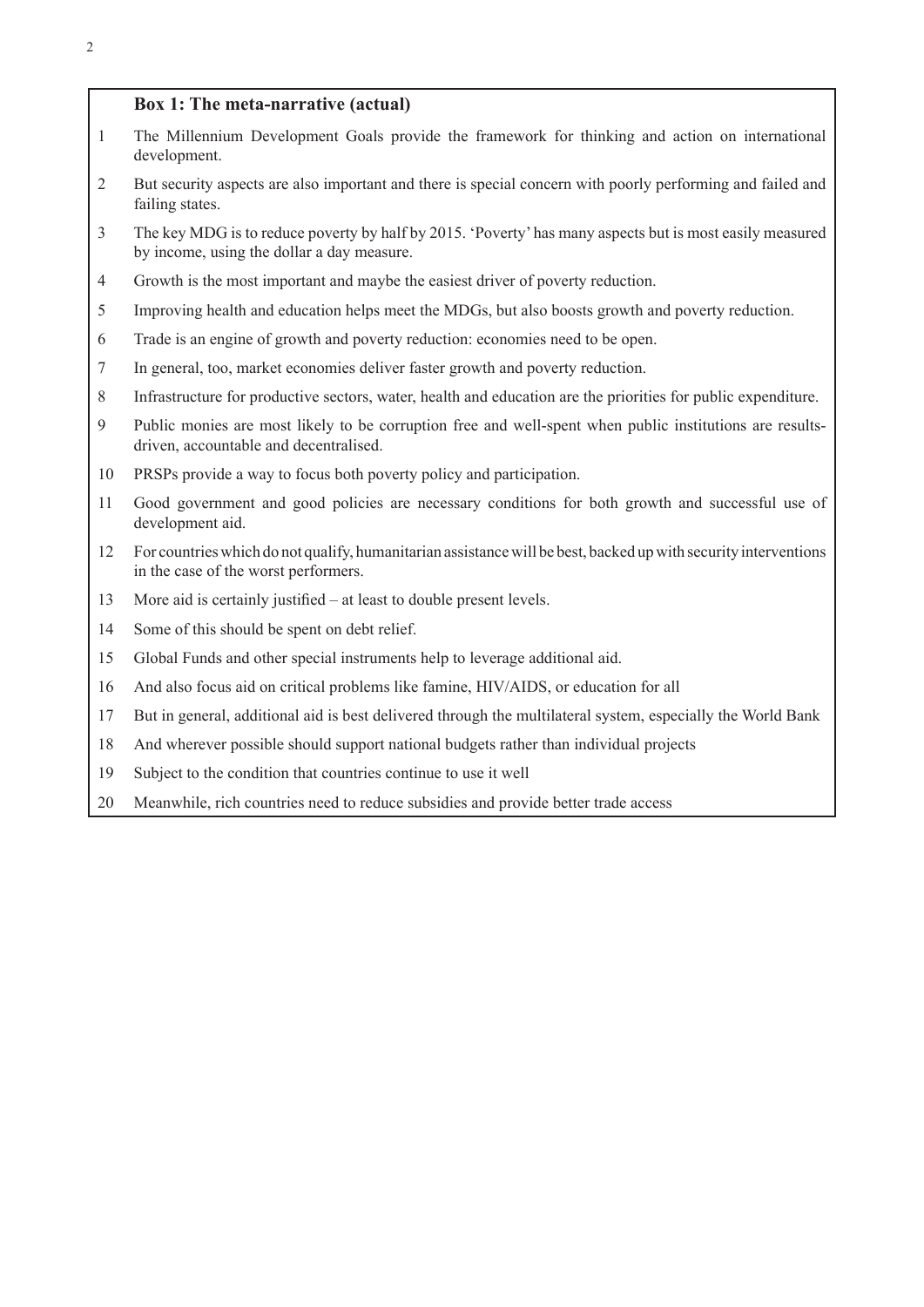### **2. Can the meta-narrative be improved?**

The statement in Box 1 represents a compromise between the Washington and post-Washington Consensus positions: generally in favour of openness and market-oriented approaches, but with an emphasis on institutions and human capital. However, it is not unproblematic. There is research evidence to qualify or question a number of statements, summarised in Box 2. There are three main sets of points.

First, the MDGs provide a powerful and politically attractive frame within which to approach international development, but they are incomplete. This is because they only partially represent the vision of the document from which they are extracted, the Millennium Declaration adopted by the UN in 2000 (UN 2000). In addition to the MDGs, the Declaration includes a statement of values, and a commitment to peace, security and the rule of law. The additional material widens and internationalises the frame. For example, it provides the basis for saying that there is more to poverty than lack of income: rights, equity and social justice also matter, for intrinsic as well as instrumental reasons.5

Second, there is evidence that the story about how to get to poverty reduction, equity and social justice is more nuanced than the current meta-narrative suggests. This is partly a reflection of the point made above, that development trajectories are path-dependent and country specific (World Bank 2004); but also of the latest thinking on the importance of institutions, geography and history, and the interactions between these three.<sup>6</sup> As Wood remarks:

'The claim of some scholars that only institutions matter for growth, and that openness is of little consequence, is probably an overstatement, but new research alters the balance of the arguments . . . I would now place relatively more emphasis on governance-related determinants of the 'investment climate' within countries. (Wood 2004).

A crude characterisation of the current approach is to encourage internal and external liberalisation, and simultaneously to invest in health, education and good governance, so that people are able to take advantage of new economic opportunities. Stiglitz has not been the only one to worry that supply side constraints and high levels of vulnerability make this 'big bang' strategy both difficult and risky.<sup>7</sup> The new British Government White Paper on trade and investment illustrates a new approach in one of its key themes: 'same destination, different speeds' (DTI 2004). It is interesting to think about the poorest countries as 'infant economies', rather like the 'infant industries' much discussed in the trade and industry literature. There are lessons about the difficulty of nurturing infant industries, especially with regard to the dangers of blanket protection, that can usefully be applied to infant economies (c.f. Lall 2003, 2004).

Third, there are issues about how well the current approach guides international support to the development process. The approach involves channelling more aid to well-governed countries with good policies, using the MDGs as an objective, PRSPs as both a guide to policy and an indicator of ownership, better public expenditure as the main instrument, and budget support as the main vehicle for aid. This approach is contested on its own ground, for example on the impact of aid in

<sup>5.</sup> UNDP (1990, 2000), DAC (2001), Moser and Norton (2001), Gaventa et al (2003), Maxwell (2003)

<sup>6.</sup> See e.g. Landes (1998), Chang (2003), Diamond (2004), DTI (2004)

<sup>7.</sup> See e.g. Chang (2002) on protectionist tendencies among early industrialisers, and Chang (2003) on the role of institutions in historical perspective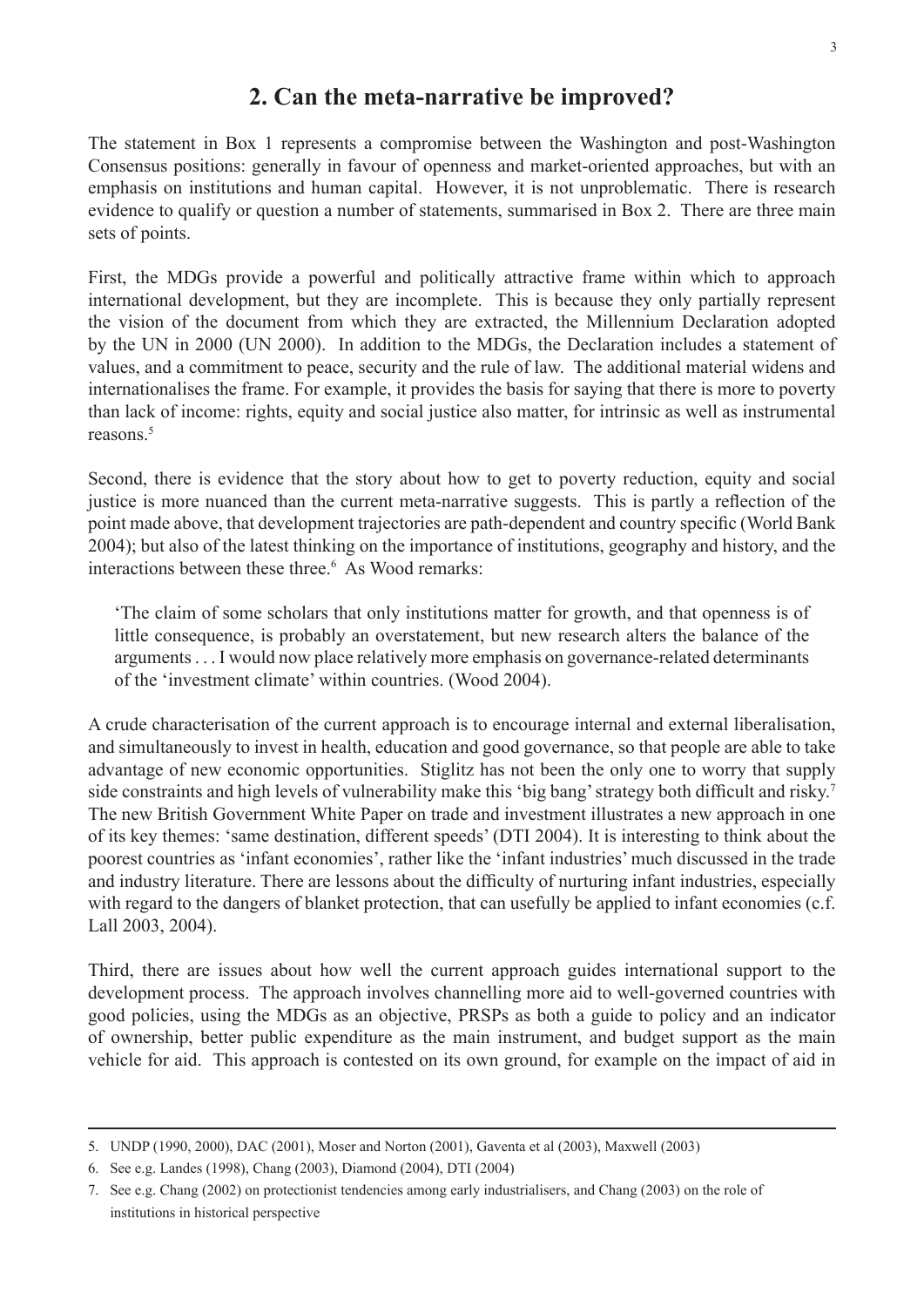countries which fail to meet the test of good policies,<sup>8</sup> and on the value and feasibility of resultsbased approaches based on administrative targets.<sup>9</sup> However, it faces especially big problems in dealing with failed states and poorly performing countries.<sup>10</sup> Here, there has been a tendency to rely on humanitarian aid, challenging in the process the impartiality and neutrality which need to characterise this resource, and complicating the relationship between aid and military interventions.11 There are also issues about what 'partnership' might mean in international development, especially in terms of the accountability of developed countries for policies on trade, aid, finance and security which have an impact on developing countries (Maxwell and Riddell 1998, Maxwell and Conway 2002). Finally, there are issues about the effectiveness and efficiency of the current aid architecture (Rogerson 2004).

#### **Box 2: What are the problems?**

| $\mathbf{1}$   | The Millennium Development Goals<br>provide the framework for thinking and<br>action on international development.                                           | The MDGs are incomplete. The Millennium Declaration,<br>from which they are taken, includes the MDGs, but<br>also a commitment to a set of core values (including<br>freedom, equality and solidarity) and to peace and security<br>(including respect for the rule of law). <sup>12</sup>                  |
|----------------|--------------------------------------------------------------------------------------------------------------------------------------------------------------|-------------------------------------------------------------------------------------------------------------------------------------------------------------------------------------------------------------------------------------------------------------------------------------------------------------|
| $\overline{2}$ | But security aspects are also important<br>and there is special concern with poorly<br>performing and failed and failing states.                             | Beware: security concerns may swamp development and<br>humanitarian concerns, esp in the EU and the US. <sup>13</sup>                                                                                                                                                                                       |
| $\mathfrak{Z}$ | The key MDG is to reduce poverty by half<br>by 2015. 'Poverty' has many aspects but is<br>most easily measured by income, using the<br>dollar a day measure. | Poverty reduction is good, but social inclusion is better,<br>giving greater weight to participation, citizenship, voice<br>and justice. <sup>14</sup>                                                                                                                                                      |
| $\overline{4}$ | Growth is the most important and maybe<br>the easiest driver of poverty reduction.                                                                           | Yes, but don't forget that small improvements in the<br>distribution of assets and income can have an even greater<br>impact than even pro-poor growth. <sup>15</sup>                                                                                                                                       |
| 5              | Improving health and education helps meet<br>the MDGs, but also boosts growth and<br>poverty reduction.                                                      | Yes, but there has been too much focus on these sectors<br>in PRSPs and public expenditure plans, at the expense of<br>productive sectors (including rural development) and social<br>protection. <sup>16</sup>                                                                                             |
| 6              | Trade is an engine of growth and poverty<br>reduction: economies need to be open.                                                                            | Trade liberalisation has many losers, who need to be helped<br>through the adjustment process; and the benefits also pass<br>some people by. FDI goes only to few countries. <sup>17</sup>                                                                                                                  |
| $\overline{7}$ | In general, too, market economies deliver<br>faster growth and poverty reduction.                                                                            | Yes, but remember the key lesson of the post-Washington<br>Consensus, that market institutions need to be in place<br>before liberalisation takes place - too often, markets are<br>missing or imperfect, especially in rural areas. <sup>18</sup>                                                          |
| $8\,$          | Infrastructure for productive sectors, water,<br>health and education are the priorities for<br>public expenditure.                                          | Social protection is a vital, missing element - tackling food<br>insecurity and malnutrition is at the heart of this. <sup>19</sup>                                                                                                                                                                         |
| 9              | Public monies are most likely to be<br>corruption free and well-spent when public<br>institutions are results-driven, accountable<br>and decentralised.      | Yes, but developed country experience clearly shows<br>the limits of target-driven approaches. <sup>20</sup> Other strategies<br>are also necessary, including introducing choice and exit<br>options in public services. <sup>21</sup> Effective decentralisation is<br>also very difficult. <sup>22</sup> |
| 10             | PRSPs provide a way to focus both poverty<br>policy and participation.                                                                                       | PRSPs have been much better on process than content.<br>There is a huge gamble that better process will deliver<br>better politics and better content in the long run – but in the<br>long run, to quote Keynes, we are all dead. <sup>23</sup>                                                             |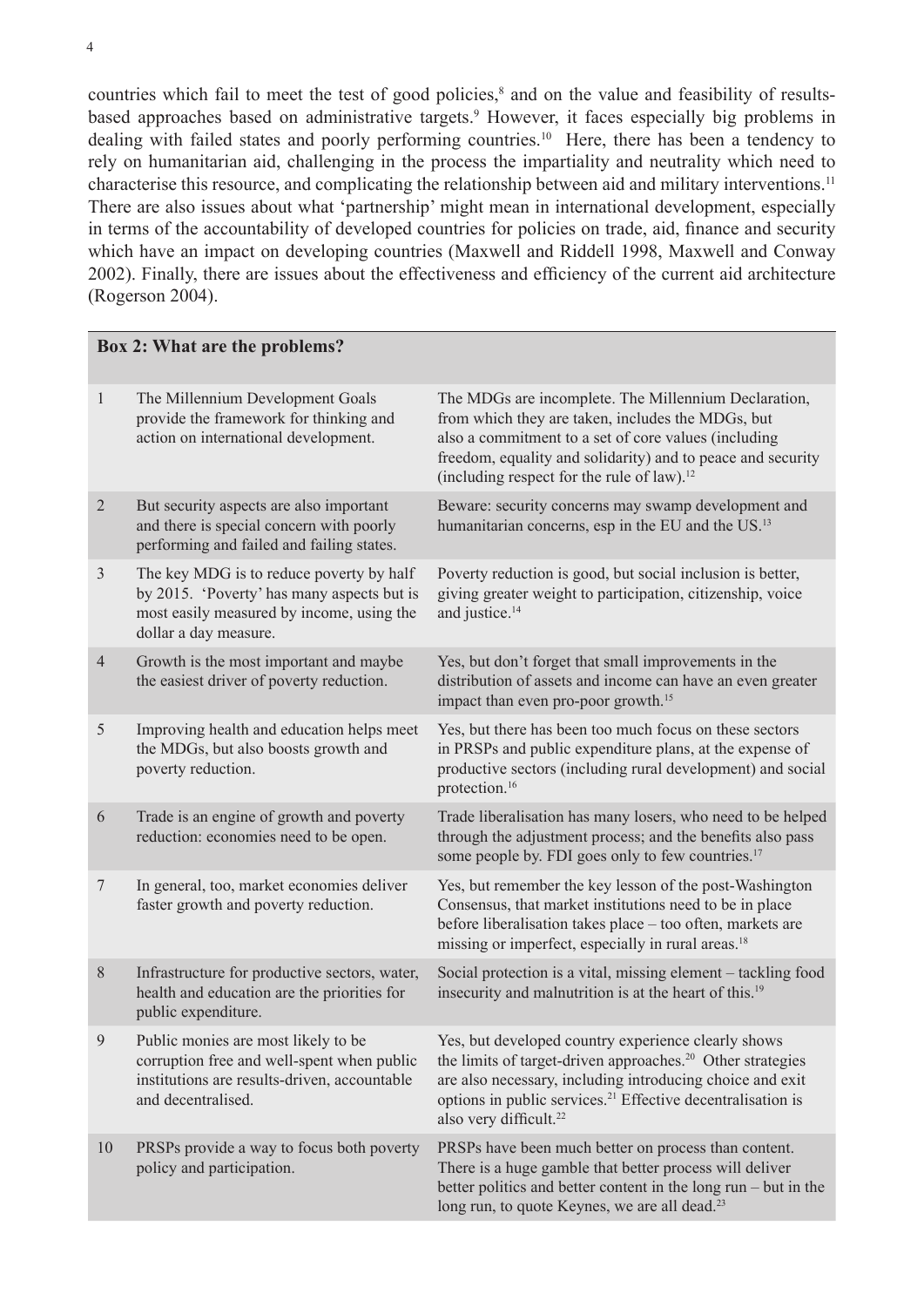| 11 | Good government and good policies are<br>necessary conditions for both growth and<br>successful use of development aid.                                       | The evidence does not support the conclusion that aid<br>works only when policies are 'good'. Aid needs to be used<br>strategically to reach poor people and leverage change in<br>all countries. <sup>24</sup>                                                                                                                        |
|----|---------------------------------------------------------------------------------------------------------------------------------------------------------------|----------------------------------------------------------------------------------------------------------------------------------------------------------------------------------------------------------------------------------------------------------------------------------------------------------------------------------------|
| 12 | For countries which do not qualify,<br>humanitarian assistance will be best,<br>backed up with security interventions in<br>the case of the worst performers. | There are better ways to engage in poorly performing<br>countries, using humanitarian assistance and security<br>support, but also looking for ways to help countries<br>establish upward trajectories. New aid instruments are<br>needed to reach the poor in weak or contested states.                                               |
| 13 | More aid is certainly justified $-$ at least to<br>double present levels.                                                                                     | Yes, but the Zedillo estimates were only rough: 0.7%<br>remains a better guide. <sup>25</sup>                                                                                                                                                                                                                                          |
| 14 | Some of this should be spent on debt relief.                                                                                                                  | Yes, with the proviso that the total cake is limited and that<br>resources should be concentrated in places with the greatest<br>return. <sup>26</sup>                                                                                                                                                                                 |
| 15 | Global Funds and other special instruments<br>help to leverage additional aid.                                                                                | There is no evidence for this. It would be better not to<br>earmark and subdivide aid budgets.                                                                                                                                                                                                                                         |
| 16 | And also focus aid on critical problems<br>like famine, HIV/AIDS, or education for<br>all                                                                     | The evidence is rather that special funds can distort<br>spending priorities and disrupt budget processes in<br>developing countries. <sup>27</sup>                                                                                                                                                                                    |
| 17 | But in general, additional aid is best<br>delivered through the multilateral system,<br>especially the World Bank                                             | The governance of the BWI is a major problem and should<br>inhibit this strategy. Instead, some of the money should<br>be used to accelerate change in the UN, including on the<br>humanitarian side. Beyond that, more competition in the<br>aid system is desirable (but probably involving fewer,<br>bigger players). <sup>28</sup> |
| 18 | And wherever possible should support<br>national budgets rather than individual<br>projects                                                                   | Yes. General Budget Support should be encouraged. <sup>29</sup>                                                                                                                                                                                                                                                                        |
| 19 | Subject to the condition that countries<br>continue to use it well                                                                                            | Yes, but improving partnerships mean that there need to be<br>explicit procedures for vetting performance and holding<br>both parties to account, not simply allowing donors to<br>impose conditions. <sup>30</sup>                                                                                                                    |
| 20 | Meanwhile, rich countries need to reduce<br>subsidies and provide better trade access                                                                         | Yes, and rich countries need to be held to account – but<br>developing countries also need to lift trade barriers.                                                                                                                                                                                                                     |

- 8. Hansen and Tarp (2000)
- 9. Chapman (2002), O'Neill (2002), Maxwell (2003):12-13
- 10. DAC (2001), World Bank (2002), Macrae et al (2004)
- 11. Macrae et al (2002), Macrae and Harmer (eds) (2003), Macrae et al (ibid)
- 12. UN (2000), Black and White (2004)
- 13. Solana (2003), Macrae and Harmer (eds) (2003), Grimm (2004)
- 14. See footnote 5
- 15. White (2001); Cornia (2004)
- 16. Wlliamson and Canagarajah (2003); Maxwell (2003)
- 17. McCulloch et al, DTI (2004):63ff
- 18. Kydd and Dorward (2003)
- 19. Conway and Norton (2002), Gillespie et al (2003)
- 20. Rose (2003)
- 21. See http://www.odi.org.uk/speeches/public\_service\_ delivery\_2004/index.html
- 22. Johnson (2001)
- 23. Booth (ed) (2003)
- 24. Tarp (ed) (2000)
- 25. Zedillo report UN (2001)
- 26. Killick (2004a)
- 27. Smith (2004)
- 28. Rogerson (2004)
- 29. DFID (2004), Lawson and Booth (2004)
- 30. Killick (2004b)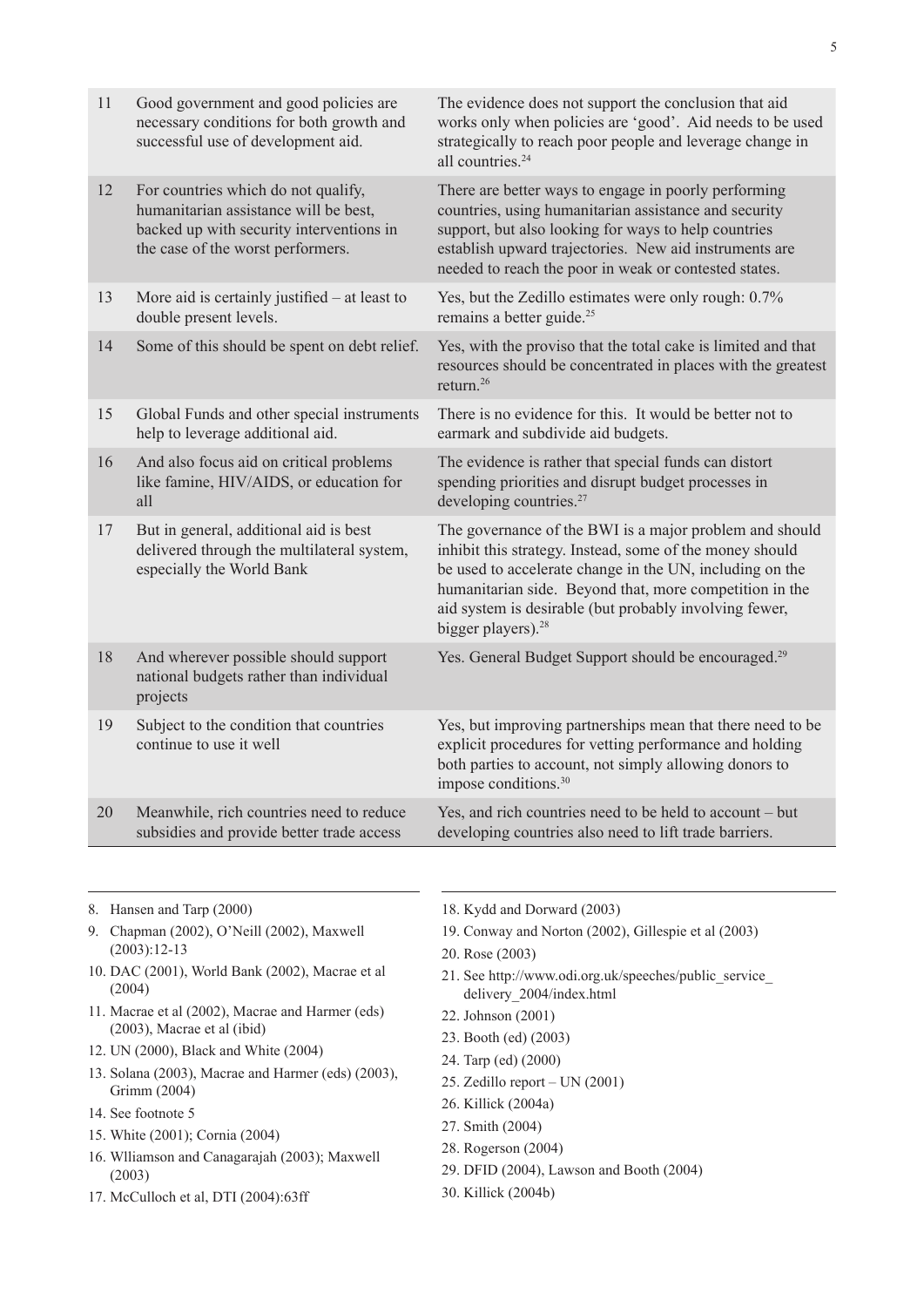Box 3 attempts to respond to the problems with the current meta-narrative by suggesting an improved version. This is not a statement of current policy, but could become one. There are similarities with current policy, but also some sharp differences. Following this strategy would entail:

- Clear delineation of independent development, humanitarian and security policies;
- A strong focus on social exclusion and human rights, to set alongside the commitment to poverty reduction;
- International support for an economic policy of 'same destination, different speeds', including risk protection;
- More attention to the productive sectors in PRSPs;
- But also more attention to social protection, perhaps especially a focus on under-nutrition;
- New initiatives and new forms of engagement with poorly performing countries;
- Reform of the international aid architecture; and
- New rules and institutions to ensure the accountability of rich countries to poor ones.

#### **Box 3: The meta-narrative (revised)**

- 1 The Millennium Declaration provides the framework for thinking and action on international development, beginning with core values like freedom, equality and solidarity, and covering peace and security as well as development and poverty reduction.
- 2 Each of these contributes to the others, and none should be pursued at the expense of the others. Security does need attention, but development and humanitarian money should not be 'raided' for that purpose.
- 3 Social exclusion is both a cause and a manifestation of poverty. That is why action to tackle discrimination and guarantee all forms of rights needs to sit side by side with action to increase income.
- 4 That is also why growth, even pro-poor growth, needs to be complemented by measures to reduce asset and income inequality – equity has an instrumental logic (redistribution can make growth easier and poverty reduction faster) but also has intrinsic value in a fair global society.
- 5 Improving health and education contributes to the progressive achievement of economic and social rights as well as to long term reduction of poverty, but needs to be balanced against investment in productive sectors, especially those (like rural development ) which benefit the poor. An imbalance in public expenditure needs to be rectified.
- 6 Considered in aggregate, developing countries, and the poor within them, can only gain from a long term increase in trade, especially in manufactures and services. However, they should absolutely not be exposed to sudden liberalisation without substantial investment in capacity to supply and, equally important, a guaranteed safety net against falling prices and import surges. Adjustment assistance needs greatly to be increased.
- 7 By the same token, market liberalisation within countries will deliver faster growth and poverty reduction, provided markets exist and market institutions are in place. Where these conditions are not met, prior investments are needed and liberalisation should be phased.
- 8 Social protection safeguarding health, nutrition and livelihood needs to be at the heart of poverty reduction strategies. It is right that no country committed to universal primary education should be debarred from providing it by lack of resources. The same should apply to any country committed to eliminating hunger and malnutrition.
- 9 Poor countries need well performing public institutions, low levels of corruption and high quality service delivery. There are no simple solutions – certainly not simple targets – but a combination of results-based approaches, local engagement, and, in some cases, the extension of choice, will do the trick.
- 10 Poverty Reduction Strategies provide a good vehicle for concentrating the minds of developing country governments and their people, as well as donors – and should be judged both by their content and by the quality of the political process they engender. For example, they should not neglect productive sectors or cross-cutting issues like rural development.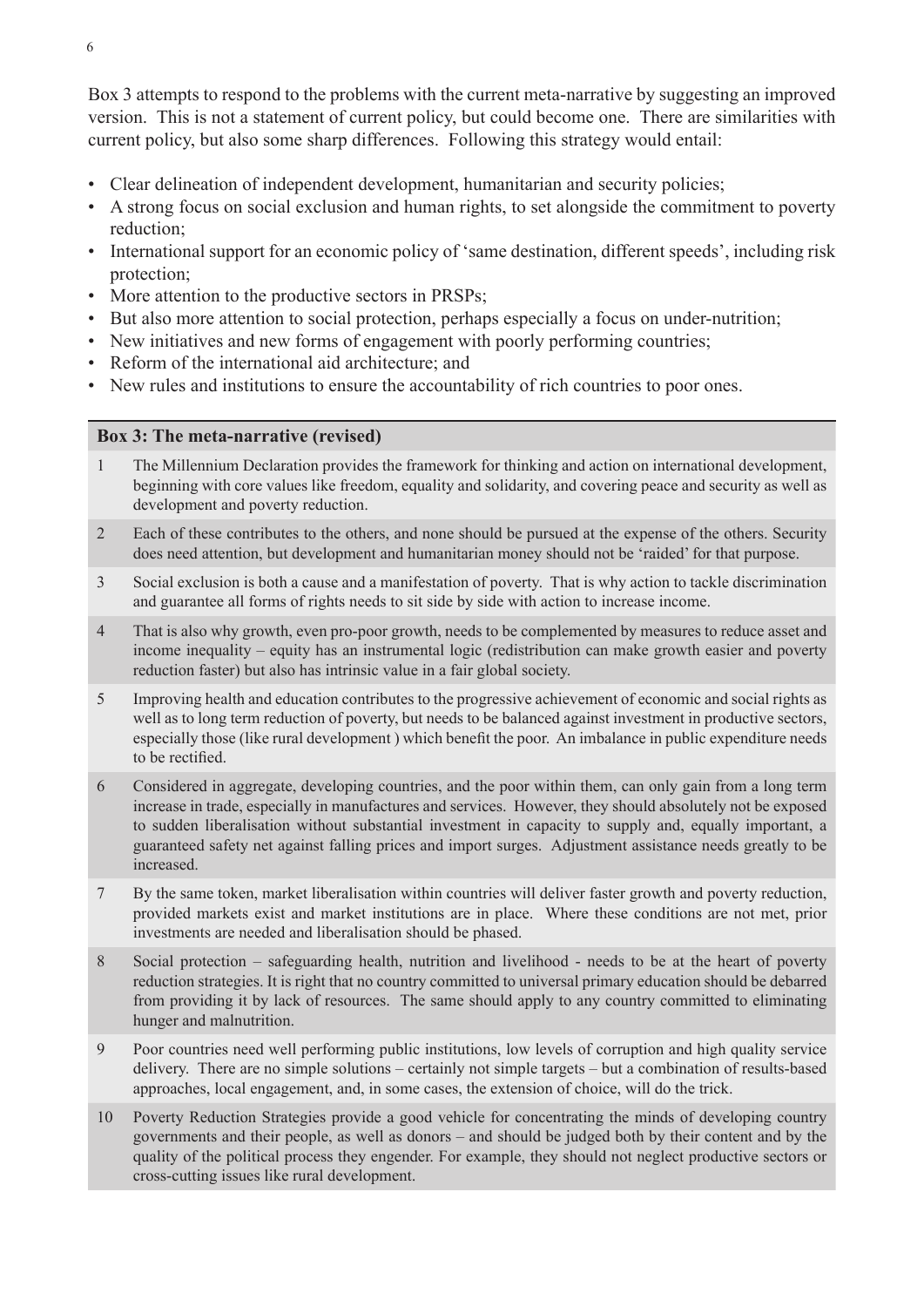- 11 Aid is essential to the rapid reduction of poverty, especially in the poorest countries. The key decision is not about where to target aid – it should always seek out the poor – but rather about how to deploy aid in different kinds of environment, including the war-torn and in failed states.
- 12 In failed states and poorly performing countries, development, relief and security assistance need to find ways to work together, whilst still respecting the principles of humanitarian intervention, especially impartiality and neutrality. The most difficult countries to work in need renewed political commitment and multiple and carefully coordinated interventions.
- 13 The Monterrey commitment to increased aid is a good starting point, but further commitments will be needed. All developed countries should commit to a specific date for reaching 0.7%.
- 14 Debt relief is appropriate in some countries, but should not be at the expense of aid to other poor countries, some of which have managed to keep debt low. The focus needs to be more on the total volume of resources reaching poor countries, less on the modality of distribution.
- 15 Setting up global and other special funds does little to increase the total volume of aid. They therefore have little value-added.
- 16 Furthermore, they distort expenditure, make national ownership of budgets more difficult, and increase the transactions costs of providing development assistance. Earmarking is wrong, and global and other special funds make it worse.
- 17 Transactions costs would be greatly reduced (and the Rome principles on harmonisation made much easier to achieve) if there were fewer bilateral donors and if more money was channelled through multilateral agencies. However, governance reform should be a pre-condition of any more money going to the World Bank; and, in any case, the UN should take a greater share in order to encourage competition in the system.
- 18 If the budget processes of developing country governments are to predominate, and if those governments are to be accountable to their electorates, most, if not all aid should eventually be delivered through budget support.
- 19 Donor countries need to strengthen their partnerships with developing countries, and in a way which encourages predictability, mutual accountability and reciprocal obligations (for example on aid volume).
- 20 Rich countries should set more demanding targets for market access and the reduction of subsidy distortions; and developing countries should also phase in the liberalisation of trade between themselves.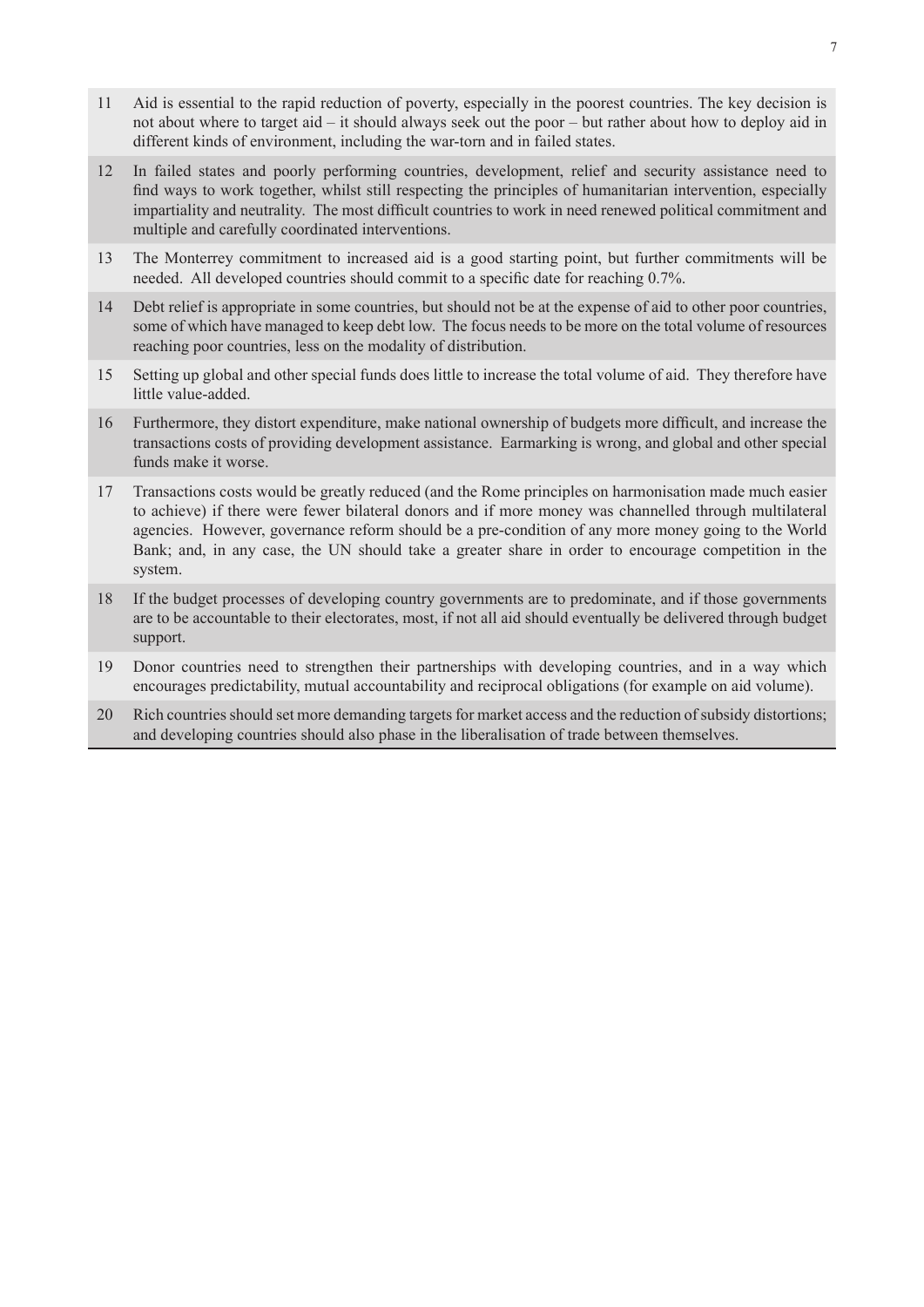# **3. Implications for policy and research**

In pursuit of the revised meta-narrative, there are actions that need to be taken by different groups of countries. Thus, the G8/OECD should:

- Broaden the MDG discourse to include other aspects of the Millennium Declaration
- Commit to 0.7% by a specified date
- Create a large new development trust fund to leverage UN reform, under the leadership of Kofi Annan
- Greatly strengthen the analysis of content of PRSPs, for example to check that productive sectors and social protection are adequately covered
- Agree a normative international target for income inequality
- Review the aid architecture with a view to simplifying and reducing the number of agencies and clarifying their mandates
- Tackle the governance of the Bretton Woods Institutions
- Avoid global funds; reduce their number where possible
- Create joint political institutions, on the model of the EU-ACP
- Introduce more robust procedures for donor accountability, with independent monitoring and procedures for arbitration (cf EU-ACP)
- Endorse the International Finance Facility subject to governance arrangements

In addition, the EU should

- Ensure that the development Commissioner is responsible for all aid, including both policy and implementation
- Ring-fence money for developing countries
- Invite non-ACP members to participate in EU-ACP institutions, as observers, as a first step to unifying political relationships with all regions
- Strengthen partnership arrangements by making more use of joint peer review and the formal recourse and arbitration procedures

Finally, the research agenda is by no means exhausted. There are many possible topics, related to the three areas of challenge to the current meta-narrative: social inclusion, development trajectories, and aid.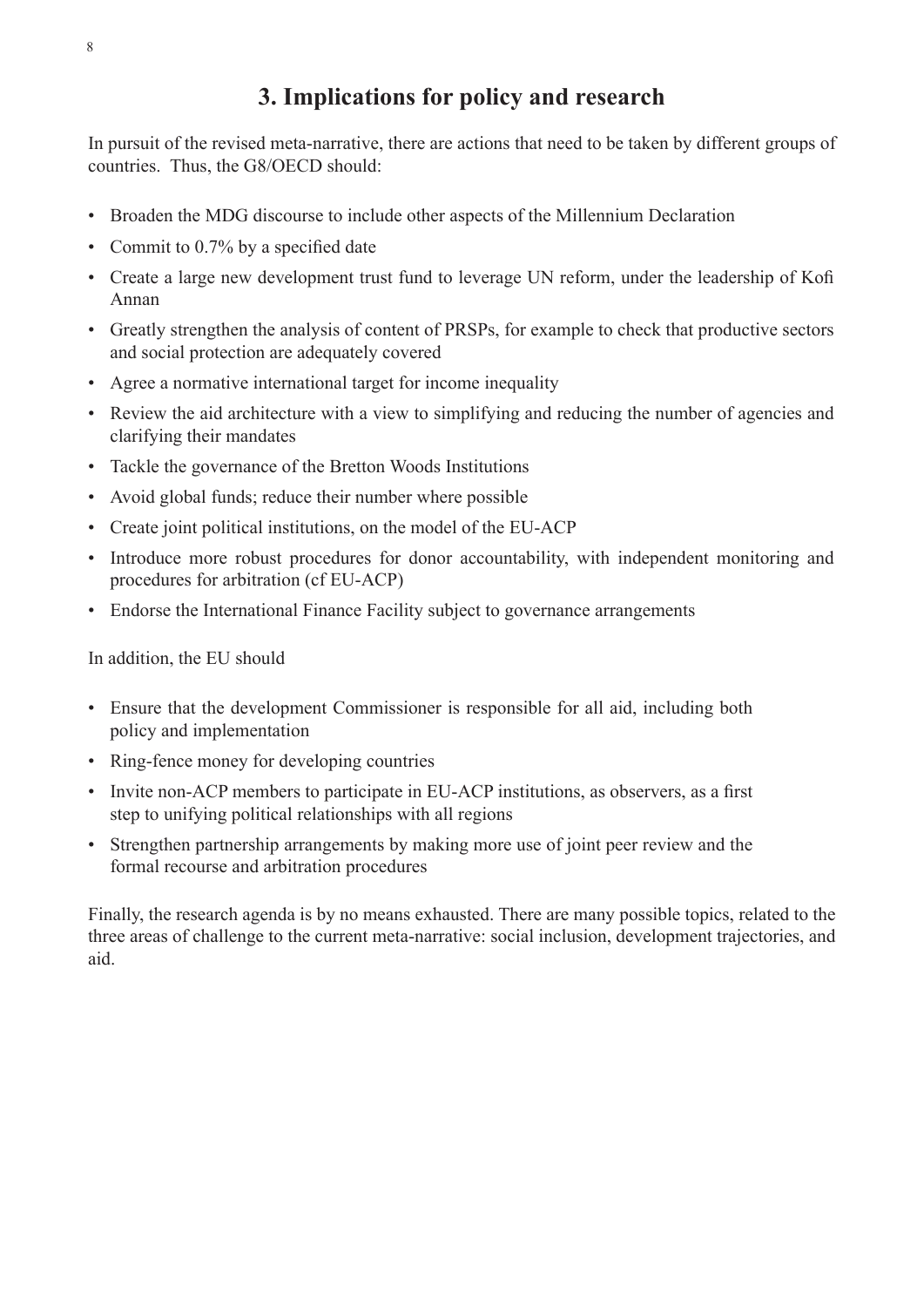# **Appendix: The Washington Consensus**

#### **1. Fiscal Discipline**

Budget deficits, properly measured to include those of provincial governments, state enterprises, and the central bank, should be small enough to be financed without recourse to the inflation tax. This typically implies a primary surplus (i.e., before adding debt service to expenditure) of several percent of GDP, and an operational deficit (i.e., disregarding that part of the interest bill that simply compensates for inflation) of no more than about 2 percent of GDP.

#### **2. Public Expenditure Priorities**

Policy reform consists in redirecting expenditure from politically sensitive areas, which typically receive more resource than their economic return can justify, such as administration, defence, indiscriminate subsidies, and white elephants, toward neglected fields with high economic returns and the potential to improve income distribution, such as primary health and education, and infrastructure.

#### **3. Tax Reform**

Tax reform involves broadening the tax base and cutting marginal tax rates. The aim is to sharpen incentives and improve horizontal equity without lowering realised progressivity. Improved tax administration (including subjecting interest income on assets held abroad – flight capital – to taxation) is an important aspect of broadening the base in the Latin context.

#### **4. Financial Liberalisation**

The ultimate objective of financial liberalisation is market-determined interest rates, but experience has shown that, under conditions of a chronic lack of confidence, market-determined rates can be so high as to threaten the financial solvency of productive enterprises and government. Under that circumstance a sensible interim objective is the abolition of preferential interest rates for privileged borrowers and achievement of a moderately positive real interest rate.

#### **5. Exchange Rates**

Countries need a unified (at least for trade transactions) exchange rate set at a level sufficiently competitive to induce a rapid growth in non-traditional exports, and managed so as to assure exporters that this competitiveness will be maintained in the future.

#### **6. Trade Liberalisation**

Quantitative trade restrictions should be rapidly replace by tariffs, and these should be progressively reduced until a uniform low tariff in the range of 10 percent (or at most around 20 percent) is achieved. There is, however, some disagreement about the speed with which tariffs should be reduced (with recommendations falling in a band between 3 and 10 years), and about whether it is advisable to slow down the process of liberalisation when macroeconomic conditions are adverse (recession and payments deficit).

#### **7. Foreign Direct Investment**

Barriers impeding the entry of foreign firms should be abolished; foreign and domestic firms should be allowed to compete on equal terms.

#### **8. Privatisation**

State enterprises should be privatised.

#### **9. Deregulation**

Governments should abolish regulations that impede the entry of new firms or restrict competition,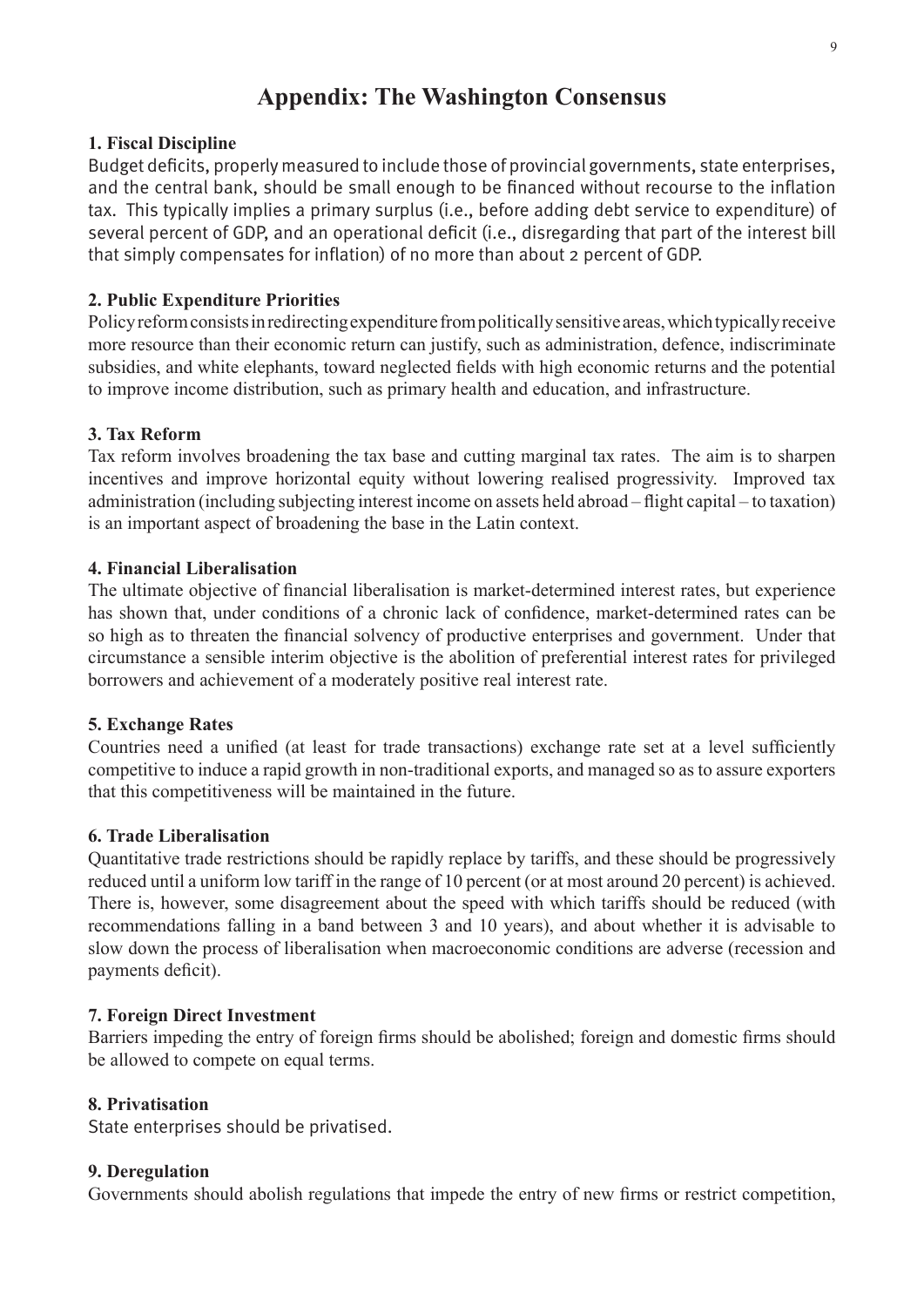and ensure that all regulations are justified by such criteria as safety, environmental protection, or prudential supervision of financial institutions.

### **10. Property Rights**

The legal system should provide secure property rights without excessive costs, and make these available to the informal sector.

Source: Williamson (ed) 1994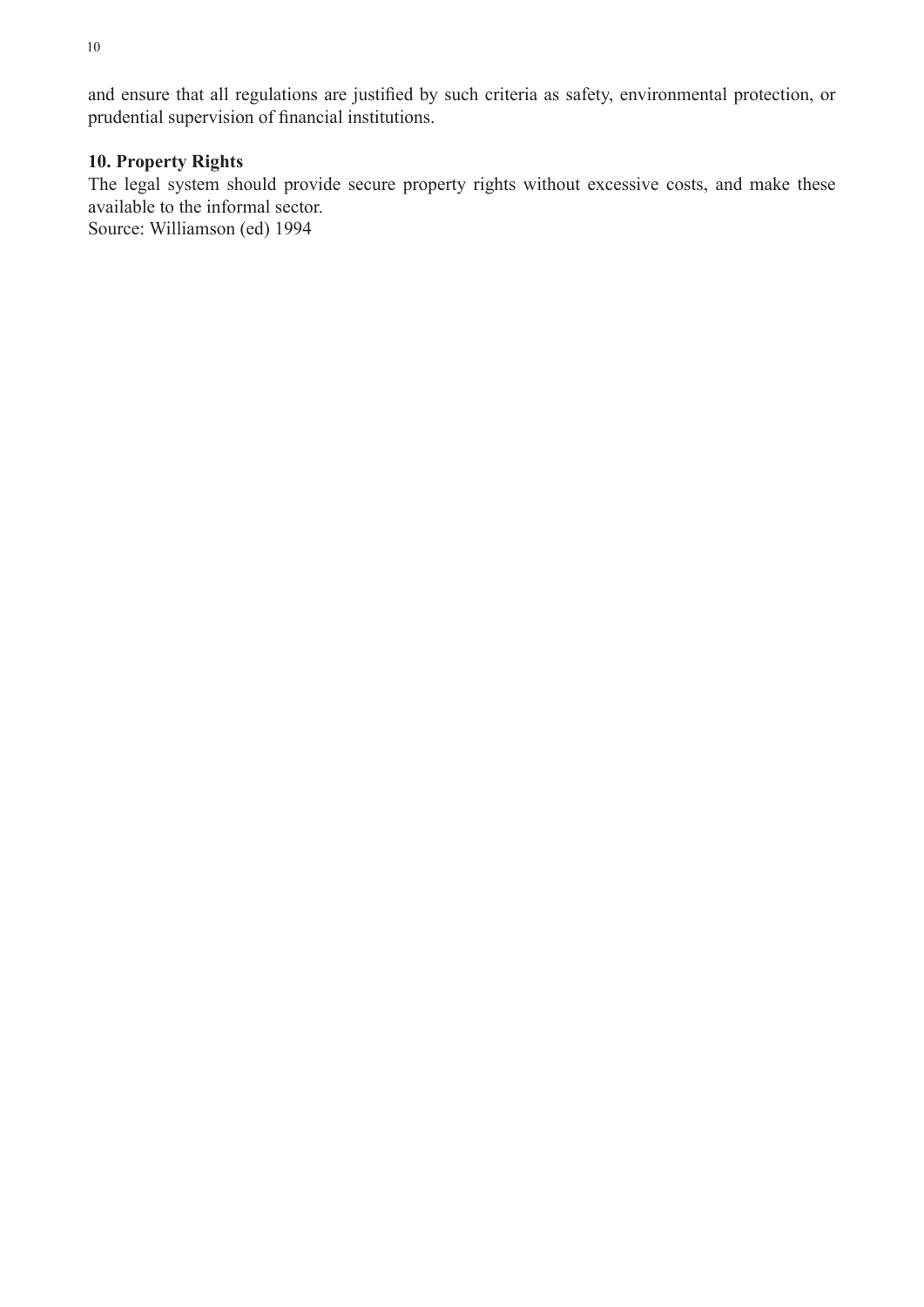## **Bibliography**

Black, R and White, H. 2003. Targeting Development. London: Routledge.

Booth, D (ed). 2003. Are PRSPs Making a Difference? The African Experience. In a Special Theme issue of Development Policy Review, Volume 21: No 2. March 2003. London: ODI

Chang, H-J. 2002. Kicking away the ladder: development strategy in historical perspective. London: Anthem Press.

Chang, H-J. 2003. 'Institutions and Economic Development in Historical Perspective' in Chang, H-J (ed). 2003. Rethinking Development Economics. London: Anthem Press.

Chapman, J. 2002. System failure: Why governments must learn to think differently, London: DEMOS

Christiansen, K. with Hovland, H. 2003. The PRSP Initiative: Multilateral Policy Change and the Role of Research. ODI Working Paper No 216, August 2003. London: ODI.

Conway, T and Norton, A (eds). 2002. Poverty, Risk and Rights: New Directions in Social Protection. In a Special Theme issue of Development Policy Review, Volume 20: No 5. November 2002. London: ODI.

Cornia, GA. 2004. Inequality, growth and poverty: an overview of changes over the last two decades. In Inequality, growth and poverty in an era of liberalisation and globalisation, Cornia, GA (ed.). Oxford: Oxford University Press.

DAC. 2001. The DAC Guidelines on Poverty Reduction. Paris: OECD.

DFID. 1997. Eliminating World Poverty: A Challenge for the 21st Century. A DFID White Paper on International Development. London : DFID.

DFID. 2000. Eliminating World Poverty: Making Globalisation Work for the Poor. A DFID White Paper on International Development. London: DFID.

DFID. 2004. Poverty Reduction Budget Support. A DFID policy paper. May 2004. London: DFID.

Diamond, J. 2004. 'The wealth of nations' in Nature, No 429: 616-617, June 2004.

DTI, 2004a, 'Liberalisation and globalisation: maximising the benefits of international trade and investment'. DTI Economics Paper No. 10, Stationery Office, July 2004.

DTI, 2004b, Making globalisation a force for good. Trade and Investment White Paper, Stationery Office, July 2004.

Easterly, W and Levine, R. 2002. Tropics, germs and crops: how endowments influence economic development. NBER Working Paper W9106, National Bureau of Economic Research.

Foster M. 2000. New Approaches to Development Co-operation: What can we Learn from Experience with Implementing Sector Wide Approaches? ODI Working Paper 140, October 2000. London: ODI.

Gillespie, S et al. 2003. Combating Malnutrition: Time to Act. World Bank-Unicef Nutrition Assessment. New York: IBRD.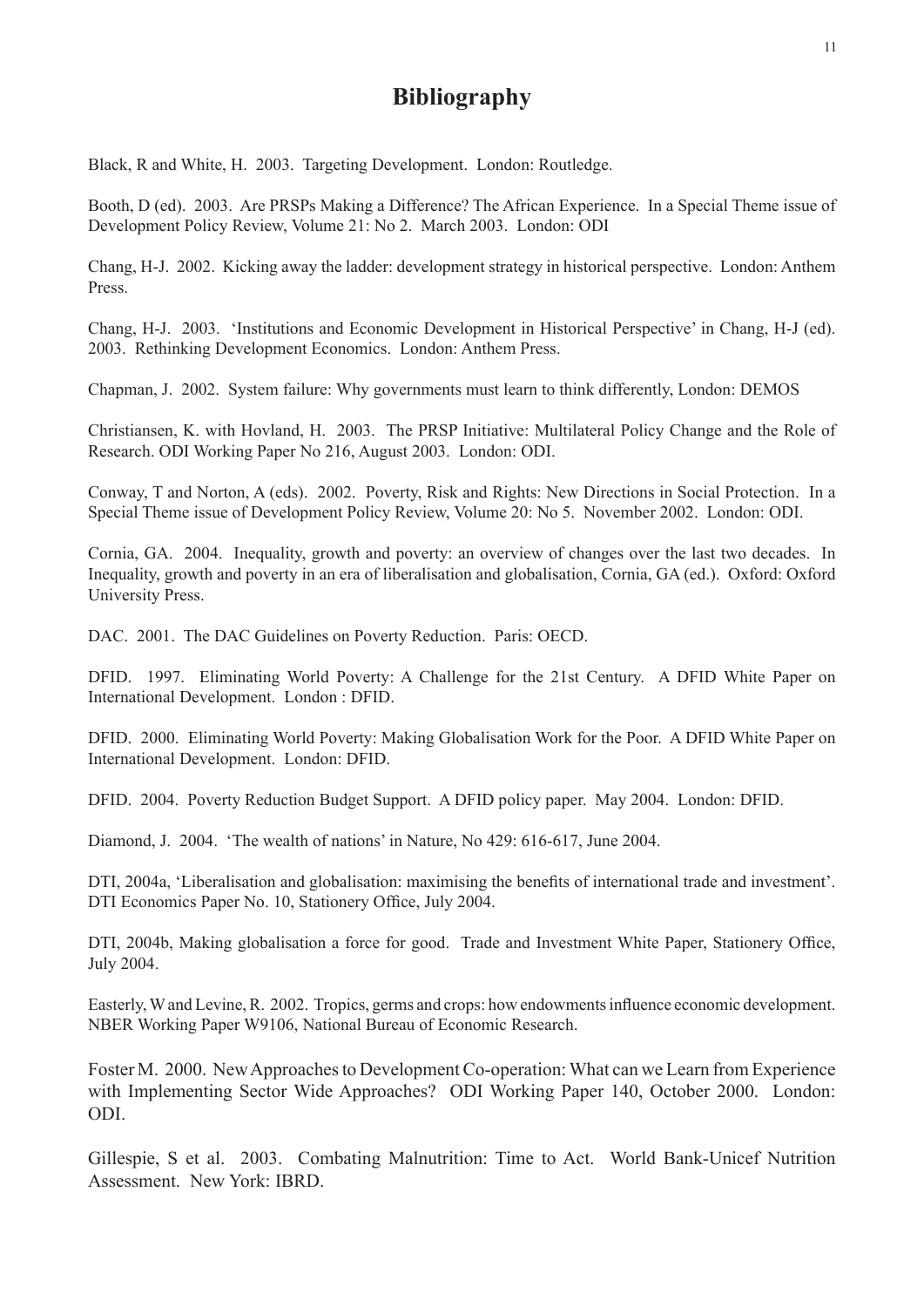Grimm, S. 2004. International Development & Foreign Policy. ODI Briefing Paper, January 2004. London: ODI.

Hansen, H and Tarp, F. 2000. Aid effectiveness disputed. In Tarp, F (ed). 2000. Foreign Aid and Development: Lessons learnt and directions for the future. London: Routledge.

Harvey, D. 1989. The Condition of Post-Modernity. Oxford: Blackwell.

Johnson, C. 2001. 'Local democracy, Democratic Decentralisation and Rural Development: Theories, Challenges and Options for Policy'. In a Special Theme issue of Development Policy Review, Volume 19: No 4. December 2001. London: ODI.

Killick, T. 2004(a). 'Politics, evidence and the New Aid Agenda'. In Development Policy Review, Volume 22: Issue 1, January 2004. London: ODI.

Killick, T. 2004(b). 'Monitoring Partnership-based Aid Relationships: A Note'. In Development Policy Review, Volume 22: Issue 2, March 2004. London: ODI.

Kydd, J and Dorward, A. 2003. 'Implications of Market Coordination failures for Rural Development in Least Developed Countries'. A paper presented at the Development Studies Association Annual Conference, Strathclyde University, Glasgow, 10-12 September 2003.

Landes, J. 1998. The Wealth and Poverty of Nations. Abacus

Lawson, A and Booth, D. 2004. Evaluation of General Budget Support: Evaluation Framework. Report to Management Group for the Joint Evaluation of General Budget Support. February 2004. London: ODI.

Macrae, J and Harmer, A (eds). 2003. Humanitarian Action and the 'Global War on Terror': A Review of Trends and Issues. HPG Report No14, July 2003. London: ODI.

Macrae, J and Harmer, A (eds). 2004. Beyond the Continuum: the changing role of aid policy in protracted crises. HPG Report No 18, July 2004. London: ODI.

Macrae, J et al. 2002. Uncertain Power: The Changing Role of Official Donors in Humanitarian Action. HPG Report No 12, December 2002. London: ODI.

Maxwell, S. 2003. Heaven or Hubris: Reflections on the New 'New Poverty Agenda'. In Development Policy Review, Volume 21: No 1. January 2003. London: ODI.

Maxwell, S and Conway, T. 2002. 'Comprehensive approaches: lessons from the past', pp 19-40 in Hanna, N and Picciotto, R. 2002. Making Development Work: Development Learning in a World of Poverty and Wealth. World Bank Series on Evaluation and Development, Volume 4. New Brunswick and London: Transaction Publishers.

McCulloch, N et al. 2001. Trade Liberalisation and Poverty: A Handbook. London: DFID.

Moser, C and Norton, A. 2001. To Claim our Rights: livelihood security, human rights and sustainable development. ODI: London.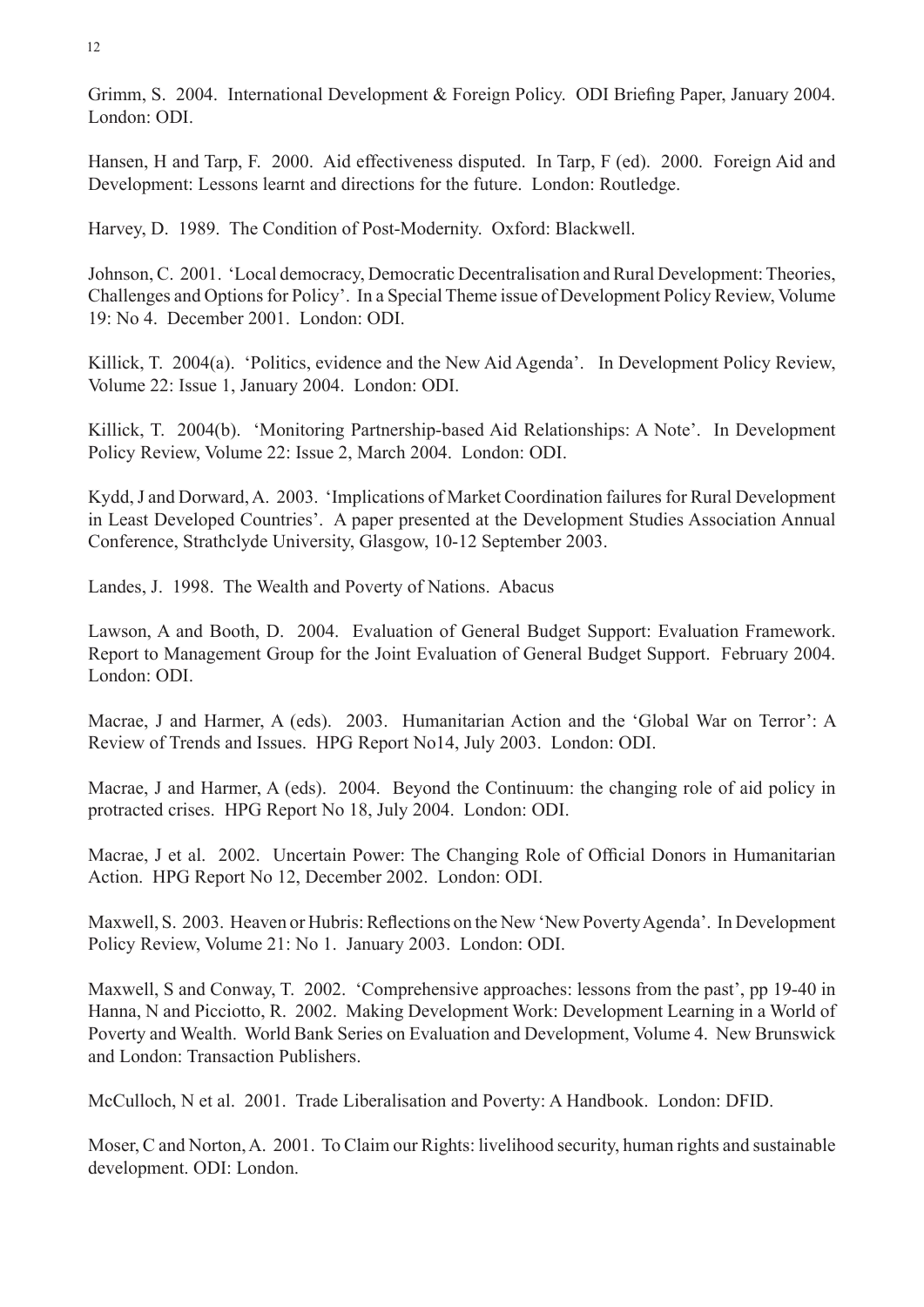North, D and Thomas, R. 1973. The rise of the Western world: a new economic history. Cambridge: Cambridge University Press.

North, D. 1991. Institutions, Institutional Change and Economic Performance. Cambridge: Cambridge University Press.

OECD. 1996. Shaping the 21st Century: The Contribution of Development Co-operation. OECD: Paris.

O'Neill. 2002. A Question of Trust, Reith Lectures 2002: 3, at http://www.bbc.co.uk/radio4/reith2002/ lecture3\_text.shtml

Rodrik, D, Subramanian, A and Trebbi, F. 2002. Institutions rule: the primacy of institutions over geography and integration in economic development. Discussion Paper 3643, Centre for Economic Policy Research, London, and forthcoming in the Journal of Economic Growth.

Rogerson, A. 2004. The International Aid System 2005-2010: Forces For and Against Change. ODI Working Paper No 235. March 2004. London ODI.

Rose, A. 2003. Results-oriented Budget Practice in OECD Countries. ODI Working Paper No 209. February 2003. London ODI.

Rosenau, P M. 1992. Post-Modernism and The Social Sciences: Insights, Inroads and Intrusions. Princeton: Princeton University Press.

Smith, S. 2004. A Malaria Vaccine – What If? ODI Opinions No 17. July 2004. London: ODI.

Solana. 2003. A Secure Europe in a Better World. Paper presented to the European Council at the Thessaloniki Summit, June 2003.

Stiglitz, J. 1998a. More Instruments and Broader Goals: Moving Towards the Post-Washington Consensus. 1998 World Institute for Development Economics Research Annual Lecture, Helsinki, 7 January 1998.

Stiglitz, J. 1998b. Towards a New Paradigm for Development: Strategies, Policies and Processes. 1998 Prebisch Lecture at UNCTAD, Geneva, 19 October 1998.

Stiglitz, J. 2002. Globalization and its Discontents (check publisher)

Tarp, F (ed). 2000. Foreign Aid and Development: Lessons learnt and directions for the future. London: Routledge.

UN. 2001. Report of the High Level Panel on Financing for Development. New York: United Nations.

UNDP. 1997. Human Development Report. New York: Oxford University Press.

UNDP. 1990. Human Development Report 1990. New York: United Nations.

UNDP. 2000. Human Development Report 2000. New York: United Nations.